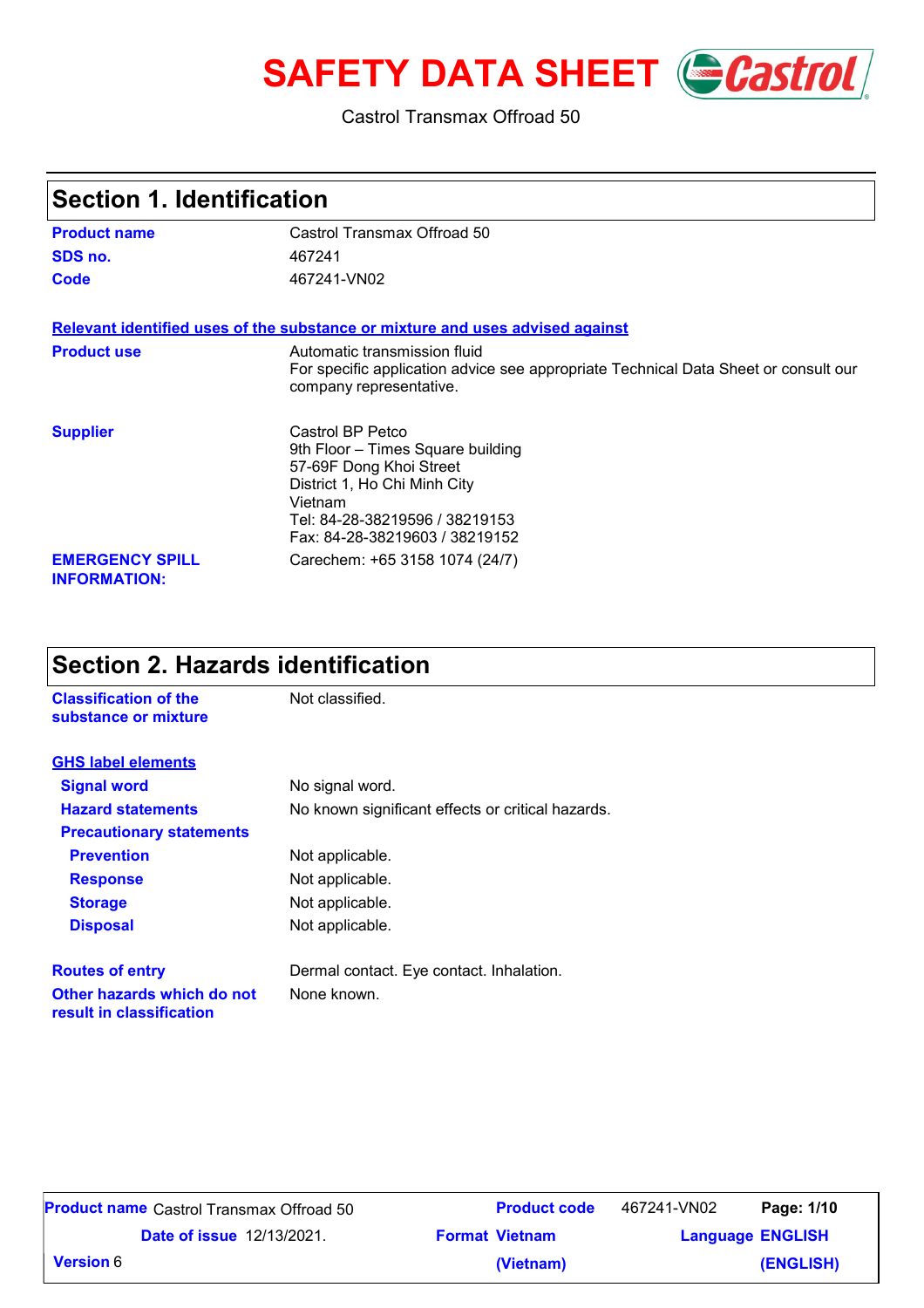### **Section 3. Composition/information on ingredients**

**Substance/mixture**

Mixture

Highly refined base oil (IP 346 DMSO extract < 3%). Proprietary performance additives.

| <b>CAS number</b>        | %           |
|--------------------------|-------------|
| 64742-54-7               | $≥25 - ≤50$ |
| 64742-62-7               | ≥10 - ≤25   |
| 64742-57-0               | ≥10 - ≤25   |
| 4259-15-8                | ≤3          |
| 68784-26-9               | ≤3          |
|                          |             |
| 74499-35-7 / 121158-58-5 | <1          |
|                          |             |

**There are no additional ingredients present which, within the current knowledge of the supplier and in the concentrations applicable, are classified as hazardous to health or the environment and hence require reporting in this section.**

**Occupational exposure limits, if available, are listed in Section 8.**

### **Section 4. First aid measures**

#### **Description of necessary first aid measures**

| <b>Eye contact</b>  | In case of contact, immediately flush eyes with plenty of water for at least 15<br>minutes. Eyelids should be held away from the eyeball to ensure thorough rinsing.<br>Check for and remove any contact lenses. Get medical attention. |
|---------------------|-----------------------------------------------------------------------------------------------------------------------------------------------------------------------------------------------------------------------------------------|
| <b>Inhalation</b>   | If inhaled, remove to fresh air. Get medical attention if symptoms occur.                                                                                                                                                               |
| <b>Skin contact</b> | Wash skin thoroughly with soap and water or use recognised skin cleanser.<br>Remove contaminated clothing and shoes. Wash clothing before reuse. Clean<br>shoes thoroughly before reuse. Get medical attention if symptoms occur.       |
| <b>Ingestion</b>    | Do not induce vomiting unless directed to do so by medical personnel. Get medical<br>attention if symptoms occur.                                                                                                                       |

#### **Most important symptoms/effects, acute and delayed**

**See Section 11 for more detailed information on health effects and symptoms.**

#### **Indication of immediate medical attention and special treatment needed, if necessary**

| <b>Notes to physician</b>         | Treatment should in general be symptomatic and directed to relieving any effects.  |
|-----------------------------------|------------------------------------------------------------------------------------|
| <b>Specific treatments</b>        | No specific treatment.                                                             |
| <b>Protection of first-aiders</b> | No action shall be taken involving any personal risk or without suitable training. |

### **Section 5. Firefighting measures**

| In case of fire, use foam, dry chemical or carbon dioxide extinguisher or spray.                                                                                                             |
|----------------------------------------------------------------------------------------------------------------------------------------------------------------------------------------------|
| Do not use water jet.                                                                                                                                                                        |
| In a fire or if heated, a pressure increase will occur and the container may burst.                                                                                                          |
| Combustion products may include the following:<br>phosphorus oxides<br>carbon oxides (CO, CO <sub>2</sub> ) (carbon monoxide, carbon dioxide)<br>sulphur oxides (SO, SO <sub>2</sub> , etc.) |
|                                                                                                                                                                                              |

| <b>Product name</b> Castrol Transmax Offroad 50 |                       | <b>Product code</b> | 467241-VN02             | Page: 2/10 |
|-------------------------------------------------|-----------------------|---------------------|-------------------------|------------|
| <b>Date of issue 12/13/2021.</b>                | <b>Format Vietnam</b> |                     | <b>Language ENGLISH</b> |            |
| <b>Version</b> 6                                |                       | (Vietnam)           |                         | (ENGLISH)  |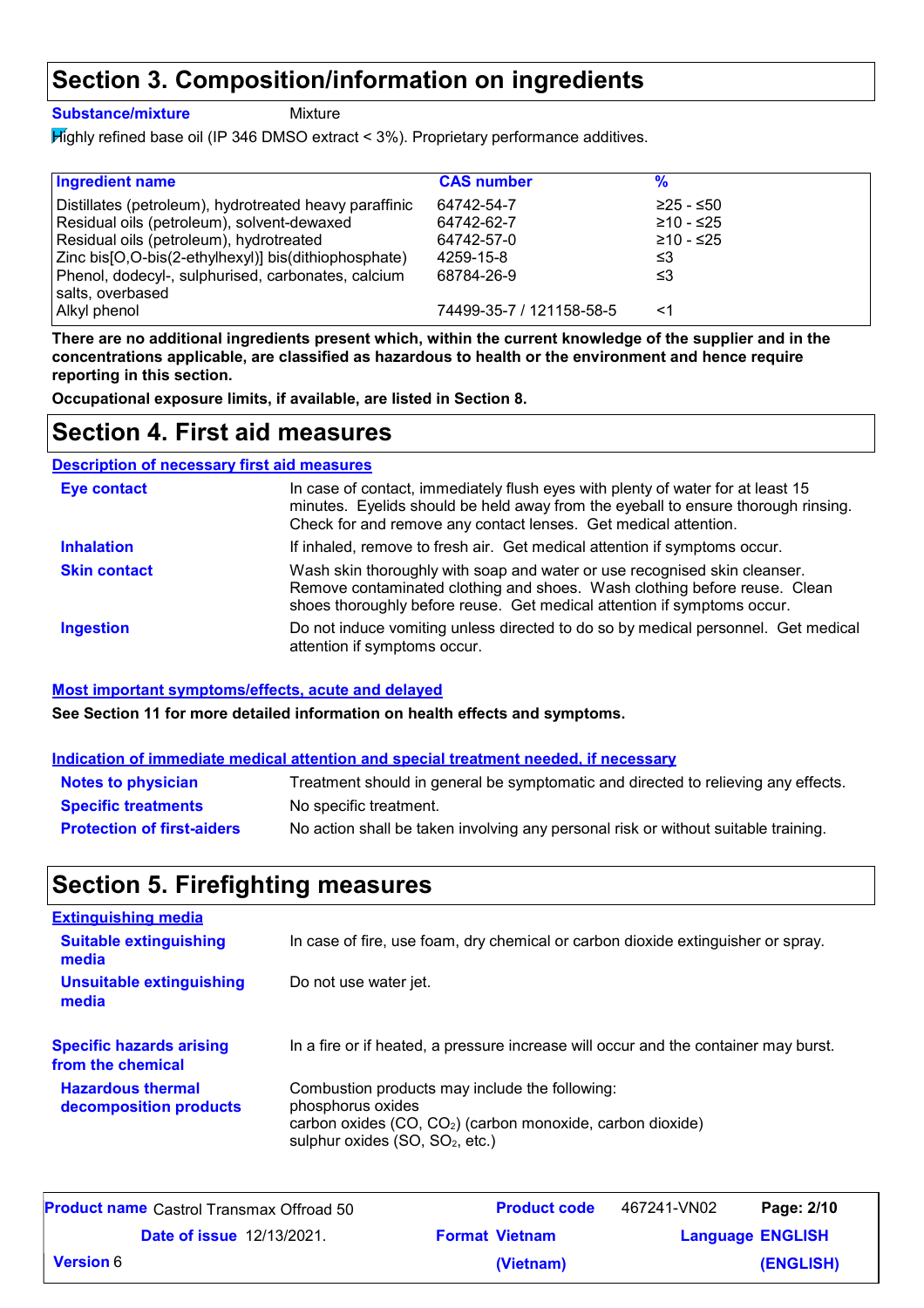### **Section 5. Firefighting measures**

| <b>Special protective actions</b><br>for fire-fighters | No action shall be taken involving any personal risk or without suitable training.<br>Promptly isolate the scene by removing all persons from the vicinity of the incident if<br>there is a fire. |
|--------------------------------------------------------|---------------------------------------------------------------------------------------------------------------------------------------------------------------------------------------------------|
| <b>Special protective</b>                              | Fire-fighters should wear positive pressure self-contained breathing apparatus                                                                                                                    |
| equipment for fire-fighters                            | (SCBA) and full turnout gear.                                                                                                                                                                     |

#### **Section 6. Accidental release measures**

#### **Personal precautions, protective equipment and emergency procedures**

| For non-emergency<br>personnel                              | No action shall be taken involving any personal risk or without suitable training.<br>Evacuate surrounding areas. Keep unnecessary and unprotected personnel from<br>entering. Do not touch or walk through spilt material. Put on appropriate personal<br>protective equipment. Floors may be slippery; use care to avoid falling.                                                                |  |  |
|-------------------------------------------------------------|----------------------------------------------------------------------------------------------------------------------------------------------------------------------------------------------------------------------------------------------------------------------------------------------------------------------------------------------------------------------------------------------------|--|--|
| For emergency responders                                    | If specialised clothing is required to deal with the spillage, take note of any<br>information in Section 8 on suitable and unsuitable materials. See also the<br>information in "For non-emergency personnel".                                                                                                                                                                                    |  |  |
| <b>Environmental precautions</b>                            | Avoid dispersal of spilt material and runoff and contact with soil, waterways, drains<br>and sewers. Inform the relevant authorities if the product has caused environmental<br>pollution (sewers, waterways, soil or air).                                                                                                                                                                        |  |  |
| <b>Methods and material for containment and cleaning up</b> |                                                                                                                                                                                                                                                                                                                                                                                                    |  |  |
| <b>Small spill</b>                                          | Stop leak if without risk. Move containers from spill area. Absorb with an inert<br>material and place in an appropriate waste disposal container. Dispose of via a<br>licensed waste disposal contractor.                                                                                                                                                                                         |  |  |
| <b>Large spill</b>                                          | Stop leak if without risk. Move containers from spill area. Prevent entry into sewers,<br>water courses, basements or confined areas. Contain and collect spillage with non-<br>combustible, absorbent material e.g. sand, earth, vermiculite or diatomaceous earth<br>and place in container for disposal according to local regulations. Dispose of via a<br>licensed waste disposal contractor. |  |  |

#### **Section 7. Handling and storage**

#### **Advice on general occupational hygiene Conditions for safe storage, including any incompatibilities** Eating, drinking and smoking should be prohibited in areas where this material is handled, stored and processed. Wash thoroughly after handling. Remove contaminated clothing and protective equipment before entering eating areas. See also Section 8 for additional information on hygiene measures. Store in accordance with local regulations. Store in original container protected from direct sunlight in a dry, cool and well-ventilated area, away from incompatible materials (see Section 10) and food and drink. Keep container tightly closed and sealed until ready for use. Store and use only in equipment/containers designed for use with this product. Containers that have been opened must be carefully resealed and kept upright to prevent leakage. Do not store in unlabelled containers. Use appropriate containment to avoid environmental contamination. **Protective measures** Put on appropriate personal protective equipment (see Section 8). **Precautions for safe handling Not suitable Not suitable** Prolonged exposure to elevated temperature

| <b>Product name</b> Castrol Transmax Offroad 50 |                                  | <b>Product code</b> | 467241-VN02           | Page: 3/10              |           |
|-------------------------------------------------|----------------------------------|---------------------|-----------------------|-------------------------|-----------|
|                                                 | <b>Date of issue 12/13/2021.</b> |                     | <b>Format Vietnam</b> | <b>Language ENGLISH</b> |           |
| <b>Version 6</b>                                |                                  |                     | (Vietnam)             |                         | (ENGLISH) |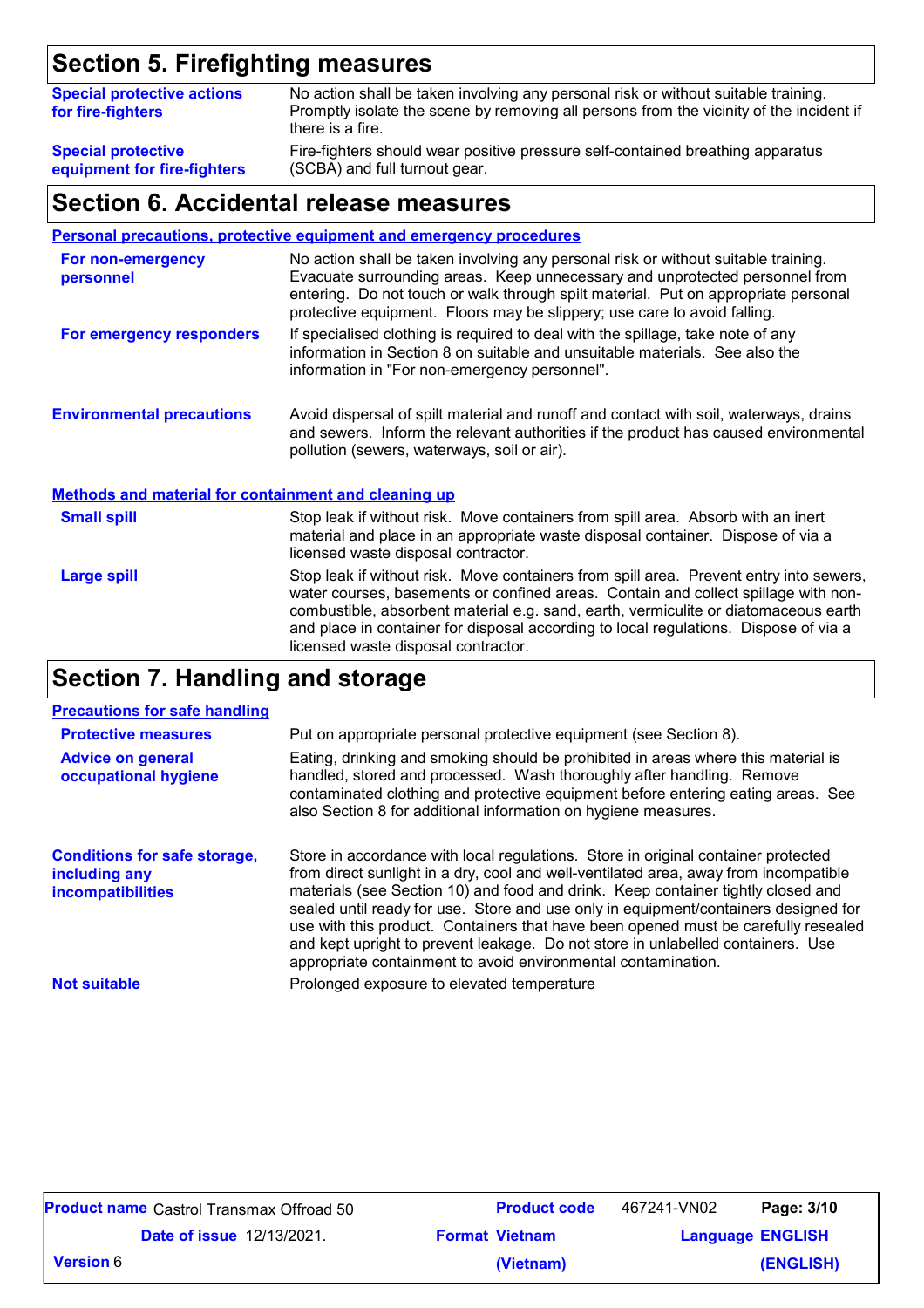### **Section 8. Exposure controls/personal protection**

#### **Control parameters**

**Occupational exposure limits**

| <b>Ingredient name</b>                                 | <b>Exposure limits</b>                                                                                                                                                                     |
|--------------------------------------------------------|--------------------------------------------------------------------------------------------------------------------------------------------------------------------------------------------|
| Distillates (petroleum), hydrotreated heavy paraffinic | Ministry of Health (Viet Nam).<br>TWA: 5 mg/m <sup>3</sup> 8 hours. Issued/Revised:<br>10/2002 Form: Mist<br>STEL: 10 mg/m <sup>3</sup> 15 minutes. Issued/<br>Revised: 10/2002 Form: Mist |
| Residual oils (petroleum), solvent-dewaxed             | Ministry of Health (Viet Nam).<br>TWA: 5 mg/m <sup>3</sup> 8 hours. Issued/Revised:<br>10/2002 Form: Mist<br>STEL: 10 mg/m <sup>3</sup> 15 minutes. Issued/<br>Revised: 10/2002 Form: Mist |
| Residual oils (petroleum), hydrotreated                | Ministry of Health (Viet Nam).<br>TWA: 5 mg/m <sup>3</sup> 8 hours. Issued/Revised:<br>10/2002 Form: Mist<br>STEL: 10 mg/m <sup>3</sup> 15 minutes. Issued/<br>Revised: 10/2002 Form: Mist |

| <b>Recommended monitoring</b><br>procedures       | If this product contains ingredients with exposure limits, personal, workplace<br>atmosphere or biological monitoring may be required to determine the effectiveness<br>of the ventilation or other control measures and/or the necessity to use respiratory<br>protective equipment. Reference should be made to appropriate monitoring<br>standards. Reference to national guidance documents for methods for the<br>determination of hazardous substances will also be required.                                                                                                                                                                                                                                                                                                                                                                                                                                                                                                                           |
|---------------------------------------------------|---------------------------------------------------------------------------------------------------------------------------------------------------------------------------------------------------------------------------------------------------------------------------------------------------------------------------------------------------------------------------------------------------------------------------------------------------------------------------------------------------------------------------------------------------------------------------------------------------------------------------------------------------------------------------------------------------------------------------------------------------------------------------------------------------------------------------------------------------------------------------------------------------------------------------------------------------------------------------------------------------------------|
| <b>Appropriate engineering</b><br><b>controls</b> | All activities involving chemicals should be assessed for their risks to health, to<br>ensure exposures are adequately controlled. Personal protective equipment should<br>only be considered after other forms of control measures (e.g. engineering controls)<br>have been suitably evaluated. Personal protective equipment should conform to<br>appropriate standards, be suitable for use, be kept in good condition and properly<br>maintained.<br>Your supplier of personal protective equipment should be consulted for advice on<br>selection and appropriate standards. For further information contact your national<br>organisation for standards.<br>Provide exhaust ventilation or other engineering controls to keep the relevant<br>airborne concentrations below their respective occupational exposure limits.<br>The final choice of protective equipment will depend upon a risk assessment. It is<br>important to ensure that all items of personal protective equipment are compatible. |
| <b>Environmental exposure</b><br>controls         | Emissions from ventilation or work process equipment should be checked to ensure<br>they comply with the requirements of environmental protection legislation. In some<br>cases, fume scrubbers, filters or engineering modifications to the process<br>equipment will be necessary to reduce emissions to acceptable levels.                                                                                                                                                                                                                                                                                                                                                                                                                                                                                                                                                                                                                                                                                 |
| <b>Individual protection measures</b>             |                                                                                                                                                                                                                                                                                                                                                                                                                                                                                                                                                                                                                                                                                                                                                                                                                                                                                                                                                                                                               |
| <b>Hygiene measures</b>                           | Wash hands, forearms and face thoroughly after handling chemical products, before<br>eating, smoking and using the lavatory and at the end of the working period.<br>Appropriate techniques should be used to remove potentially contaminated clothing.<br>Wash contaminated clothing before reusing. Ensure that eyewash stations and<br>safety showers are close to the workstation location.                                                                                                                                                                                                                                                                                                                                                                                                                                                                                                                                                                                                               |
| <b>Eye/face protection</b>                        | Safety glasses with side shields.                                                                                                                                                                                                                                                                                                                                                                                                                                                                                                                                                                                                                                                                                                                                                                                                                                                                                                                                                                             |
| <b>Skin protection</b>                            |                                                                                                                                                                                                                                                                                                                                                                                                                                                                                                                                                                                                                                                                                                                                                                                                                                                                                                                                                                                                               |

|                  | <b>Product name</b> Castrol Transmax Offroad 50 | <b>Product code</b>   | 467241-VN02 | Page: 4/10              |
|------------------|-------------------------------------------------|-----------------------|-------------|-------------------------|
|                  | <b>Date of issue 12/13/2021.</b>                | <b>Format Vietnam</b> |             | <b>Language ENGLISH</b> |
| <b>Version 6</b> |                                                 | (Vietnam)             |             | (ENGLISH)               |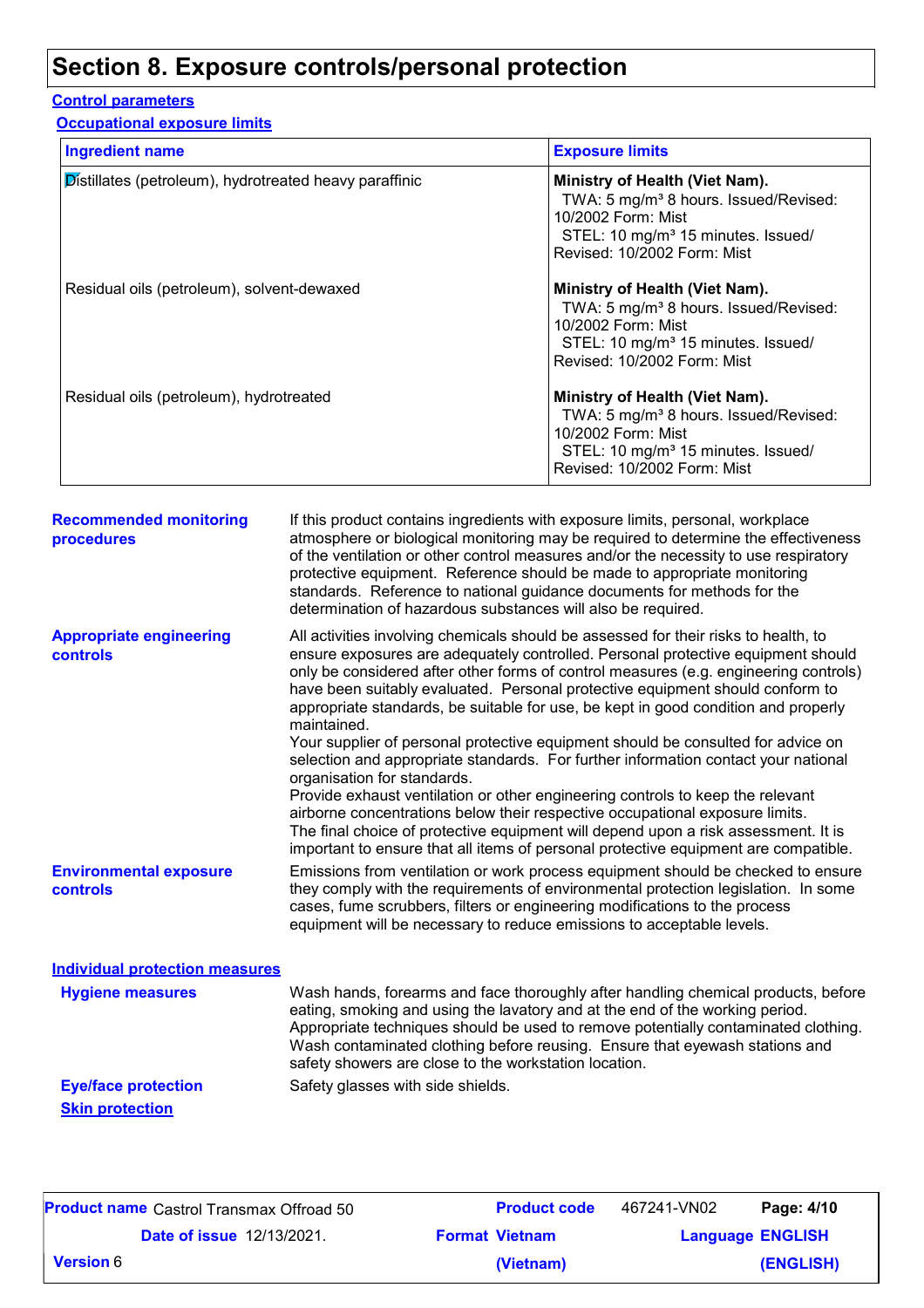### **Section 8. Exposure controls/personal protection**

| <b>Hand protection</b>        | Wear protective gloves if prolonged or repeated contact is likely. Wear chemical<br>resistant gloves. Recommended: Nitrile gloves. The correct choice of protective<br>gloves depends upon the chemicals being handled, the conditions of work and use,<br>and the condition of the gloves (even the best chemically resistant glove will break<br>down after repeated chemical exposures). Most gloves provide only a short time of<br>protection before they must be discarded and replaced. Because specific work<br>environments and material handling practices vary, safety procedures should be<br>developed for each intended application. Gloves should therefore be chosen in<br>consultation with the supplier/manufacturer and with a full assessment of the<br>working conditions. |
|-------------------------------|-------------------------------------------------------------------------------------------------------------------------------------------------------------------------------------------------------------------------------------------------------------------------------------------------------------------------------------------------------------------------------------------------------------------------------------------------------------------------------------------------------------------------------------------------------------------------------------------------------------------------------------------------------------------------------------------------------------------------------------------------------------------------------------------------|
| <b>Skin protection</b>        | Use of protective clothing is good industrial practice.<br>Personal protective equipment for the body should be selected based on the task<br>being performed and the risks involved and should be approved by a specialist<br>before handling this product.<br>Cotton or polyester/cotton overalls will only provide protection against light<br>superficial contamination that will not soak through to the skin. Overalls should be<br>laundered on a regular basis. When the risk of skin exposure is high (e.g. when<br>cleaning up spillages or if there is a risk of splashing) then chemical resistant aprons<br>and/or impervious chemical suits and boots will be required.                                                                                                           |
| <b>Other skin protection</b>  | Appropriate footwear and any additional skin protection measures should be<br>selected based on the task being performed and the risks involved and should be<br>approved by a specialist before handling this product.                                                                                                                                                                                                                                                                                                                                                                                                                                                                                                                                                                         |
| <b>Respiratory protection</b> | In case of insufficient ventilation, wear suitable respiratory equipment.<br>The correct choice of respiratory protection depends upon the chemicals being<br>handled, the conditions of work and use, and the condition of the respiratory<br>equipment. Safety procedures should be developed for each intended application.<br>Respiratory protection equipment should therefore be chosen in consultation with<br>the supplier/manufacturer and with a full assessment of the working conditions.                                                                                                                                                                                                                                                                                           |

## **Section 9. Physical and chemical properties**

The conditions of measurement of all properties are at standard temperature and pressure unless otherwise indicated.

| <b>Appearance</b>                                                 |                                                                                       |
|-------------------------------------------------------------------|---------------------------------------------------------------------------------------|
| <b>Physical state</b>                                             | Liquid.                                                                               |
| <b>Colour</b>                                                     | Brown. [Dark]                                                                         |
| <b>Odour</b>                                                      | Not available.                                                                        |
| <b>Odour threshold</b>                                            | Not available.                                                                        |
| рH                                                                | Not applicable.                                                                       |
| <b>Melting point/freezing point</b>                               | Not available.                                                                        |
| <b>Boiling point, initial boiling</b><br>point, and boiling range | Not available.                                                                        |
| <b>Flash point</b>                                                | Closed cup: 226°C (438.8°F) [Pensky-Martens]<br>Open cup: >220°C (>428°F) [Cleveland] |
| <b>Evaporation rate</b>                                           | Not available.                                                                        |
| <b>Flammability</b>                                               | Not available.                                                                        |
| Lower and upper explosion<br>limit/flammability limit             | Not available.                                                                        |
| <b>Vapour pressure</b>                                            |                                                                                       |
|                                                                   |                                                                                       |

| <b>Product name</b> Castrol Transmax Offroad 50 | <b>Product code</b> | 467241-VN02           | Page: 5/10              |           |
|-------------------------------------------------|---------------------|-----------------------|-------------------------|-----------|
| <b>Date of issue 12/13/2021.</b>                |                     | <b>Format Vietnam</b> | <b>Language ENGLISH</b> |           |
| <b>Version 6</b>                                |                     | (Vietnam)             |                         | (ENGLISH) |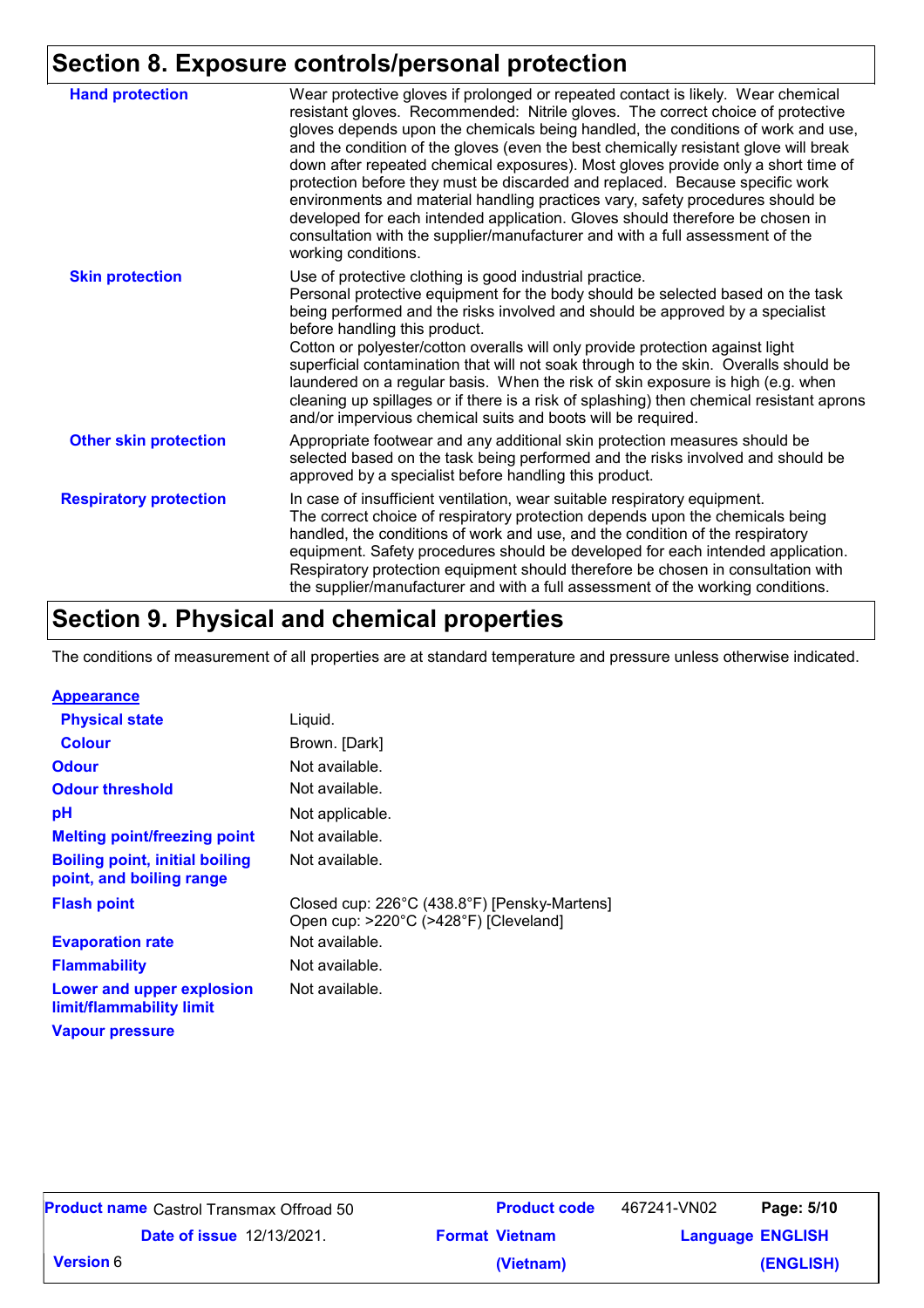### **Section 9. Physical and chemical properties**

|                                                   |                                                                                                                                                |        |         | Vapour Pressure at 20°C |                |     | Vapour pressure at 50°C |
|---------------------------------------------------|------------------------------------------------------------------------------------------------------------------------------------------------|--------|---------|-------------------------|----------------|-----|-------------------------|
|                                                   | <b>Ingredient name</b>                                                                                                                         | mm Hg  | kPa     | <b>Method</b>           | mm<br>Hg       | kPa | <b>Method</b>           |
|                                                   | Distillates (petroleum),<br>hydrotreated heavy<br>paraffinic                                                                                   | 80.08  | < 0.011 | <b>ASTM D 5191</b>      |                |     |                         |
|                                                   | Residual oils<br>(petroleum), solvent-<br>dewaxed                                                                                              | < 0.08 | < 0.011 | <b>ASTM D 5191</b>      |                |     |                         |
|                                                   | Residual oils<br>(petroleum),<br>hydrotreated                                                                                                  | < 0.08 | < 0.011 | <b>ASTM D 5191</b>      |                |     |                         |
|                                                   | Zinc bis[O,O-bis<br>(2-ethylhexyl)] bis<br>(dithiophosphate)                                                                                   | 0      | 0       | EU A.4                  | $\overline{0}$ | 0   | EU A.4                  |
| <b>Relative vapour density</b>                    | Not available.                                                                                                                                 |        |         |                         |                |     |                         |
| <b>Density</b>                                    | <1000 kg/m <sup>3</sup> (<1 g/cm <sup>3</sup> ) at 15°C                                                                                        |        |         |                         |                |     |                         |
| <b>Relative density</b>                           | Not available.                                                                                                                                 |        |         |                         |                |     |                         |
| <b>Solubility</b>                                 | insoluble in water.                                                                                                                            |        |         |                         |                |     |                         |
| <b>Partition coefficient: n-</b><br>octanol/water | Mot applicable.                                                                                                                                |        |         |                         |                |     |                         |
| <b>Auto-ignition temperature</b>                  | Not available.                                                                                                                                 |        |         |                         |                |     |                         |
| <b>Decomposition temperature</b>                  | Not available.                                                                                                                                 |        |         |                         |                |     |                         |
| <b>Viscosity</b>                                  | Kinematic: 213 mm <sup>2</sup> /s (213 cSt) at $40^{\circ}$ C<br>Kinematic: 17.5 to 19 mm <sup>2</sup> /s (17.5 to 19 cSt) at 100 $^{\circ}$ C |        |         |                         |                |     |                         |
| <b>Particle characteristics</b>                   |                                                                                                                                                |        |         |                         |                |     |                         |
| <b>Median particle size</b>                       | Mot applicable.                                                                                                                                |        |         |                         |                |     |                         |
| Section 10. Stability and reactivity              |                                                                                                                                                |        |         |                         |                |     |                         |
| <b>Reactivity</b>                                 | No specific test data available for this product. Refer to Conditions to avoid and                                                             |        |         |                         |                |     |                         |

|                                              | Incompatible materials for additional information.                                                                                                                         |
|----------------------------------------------|----------------------------------------------------------------------------------------------------------------------------------------------------------------------------|
| <b>Chemical stability</b>                    | The product is stable.                                                                                                                                                     |
| <b>Possibility of hazardous</b><br>reactions | Under normal conditions of storage and use, hazardous reactions will not occur.<br>Under normal conditions of storage and use, hazardous polymerisation will not<br>occur. |
| <b>Conditions to avoid</b>                   | Avoid all possible sources of ignition (spark or flame).                                                                                                                   |
| Incompatible materials                       | Reactive or incompatible with the following materials: oxidising materials.                                                                                                |
| <b>Hazardous decomposition</b><br>products   | Under normal conditions of storage and use, hazardous decomposition products<br>should not be produced.                                                                    |

# **Section 11. Toxicological information**

**Information on toxicological effects**

**Aspiration hazard**

Not available.

|                  | <b>Product name</b> Castrol Transmax Offroad 50 | <b>Product code</b>   | Page: 6/10<br>467241-VN02 |
|------------------|-------------------------------------------------|-----------------------|---------------------------|
|                  | <b>Date of issue 12/13/2021.</b>                | <b>Format Vietnam</b> | <b>Language ENGLISH</b>   |
| <b>Version</b> 6 |                                                 | (Vietnam)             | (ENGLISH)                 |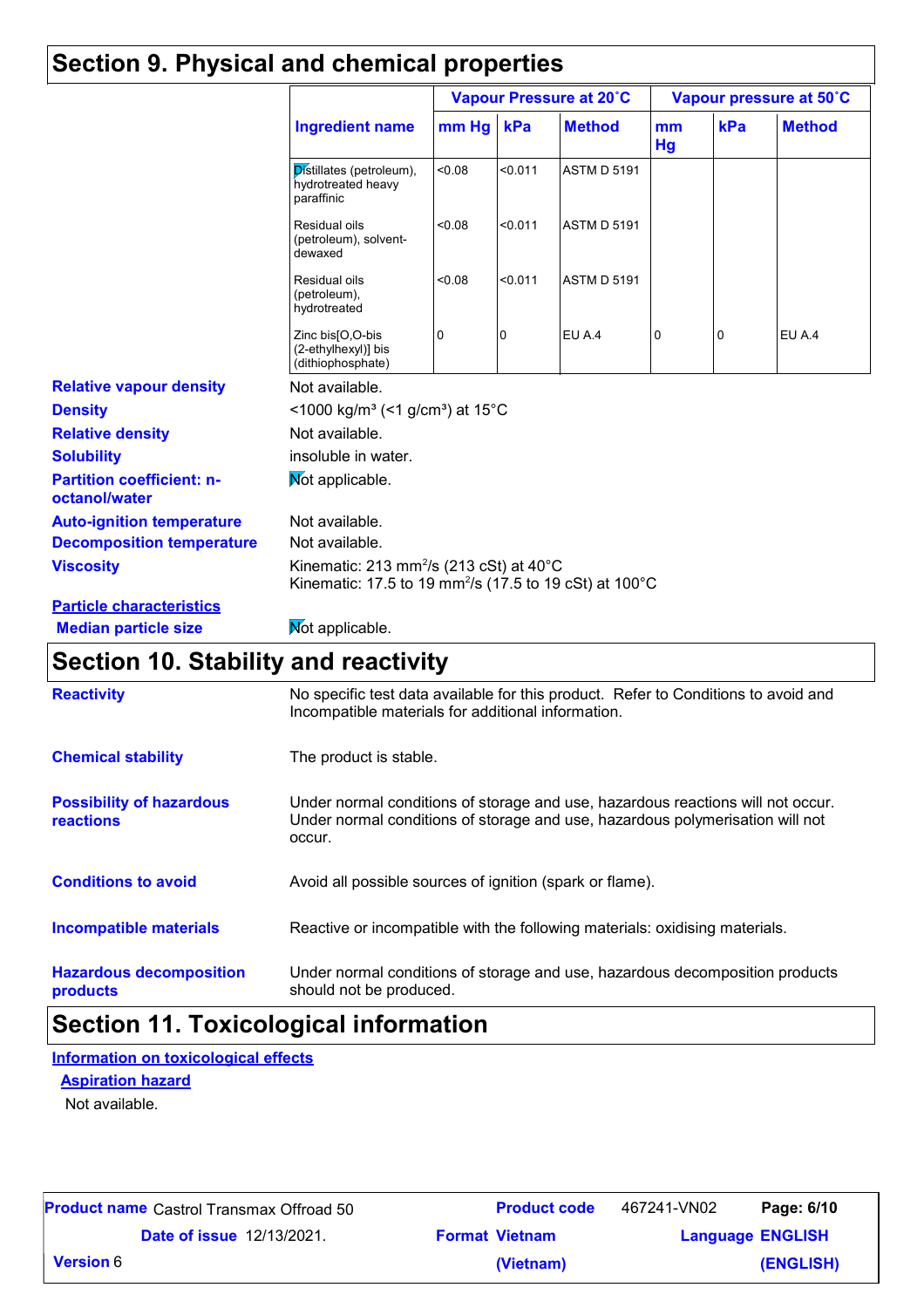# **Section 11. Toxicological information**

| <b>Information on likely routes</b><br>of exposure | Routes of entry anticipated: Dermal, Inhalation.                                                                            |  |  |  |
|----------------------------------------------------|-----------------------------------------------------------------------------------------------------------------------------|--|--|--|
| <b>Potential acute health effects</b>              |                                                                                                                             |  |  |  |
| <b>Eye contact</b>                                 | No known significant effects or critical hazards.                                                                           |  |  |  |
| <b>Inhalation</b>                                  | Vapour inhalation under ambient conditions is not normally a problem due to low<br>vapour pressure.                         |  |  |  |
| <b>Skin contact</b>                                | Defatting to the skin. May cause skin dryness and irritation.                                                               |  |  |  |
| <b>Ingestion</b>                                   | No known significant effects or critical hazards.                                                                           |  |  |  |
|                                                    | <b>Symptoms related to the physical, chemical and toxicological characteristics</b>                                         |  |  |  |
| <b>Eye contact</b>                                 | No specific data.                                                                                                           |  |  |  |
| <b>Inhalation</b>                                  | May be harmful by inhalation if exposure to vapour, mists or fumes resulting from<br>thermal decomposition products occurs. |  |  |  |
| <b>Skin contact</b>                                | Adverse symptoms may include the following:<br>irritation<br>dryness<br>cracking                                            |  |  |  |
| <b>Ingestion</b>                                   | No specific data.                                                                                                           |  |  |  |
|                                                    | Delayed and immediate effects as well as chronic effects from short and long-term exposure                                  |  |  |  |
| <b>Short term exposure</b>                         |                                                                                                                             |  |  |  |
| <b>Potential immediate</b><br>effects              | Not available.                                                                                                              |  |  |  |
| <b>Potential delayed effects</b>                   | Not available.                                                                                                              |  |  |  |
| <b>Long term exposure</b>                          |                                                                                                                             |  |  |  |
| <b>Potential immediate</b><br>effects              | Not available.                                                                                                              |  |  |  |
| <b>Potential delayed effects</b>                   | Not available.                                                                                                              |  |  |  |
| <b>Potential chronic health effects</b>            |                                                                                                                             |  |  |  |
| <b>General</b>                                     | No known significant effects or critical hazards.                                                                           |  |  |  |
| <b>Carcinogenicity</b>                             | No known significant effects or critical hazards.                                                                           |  |  |  |
| <b>Mutagenicity</b>                                | No known significant effects or critical hazards.                                                                           |  |  |  |
| <b>Teratogenicity</b>                              | No known significant effects or critical hazards.                                                                           |  |  |  |
| <b>Developmental effects</b>                       | No known significant effects or critical hazards.                                                                           |  |  |  |
| <b>Fertility effects</b>                           | No known significant effects or critical hazards.                                                                           |  |  |  |

#### **Numerical measures of toxicity**

#### **Acute toxicity estimates**

| Route | <b>ATE value</b> |
|-------|------------------|
| Oral  | 195682.46 mg/kg  |

| <b>Product name</b> Castrol Transmax Offroad 50 |                       | <b>Product code</b> | 467241-VN02 | Page: 7/10              |
|-------------------------------------------------|-----------------------|---------------------|-------------|-------------------------|
| <b>Date of issue 12/13/2021.</b>                | <b>Format Vietnam</b> |                     |             | <b>Language ENGLISH</b> |
| <b>Version 6</b>                                | (Vietnam)             |                     |             | (ENGLISH)               |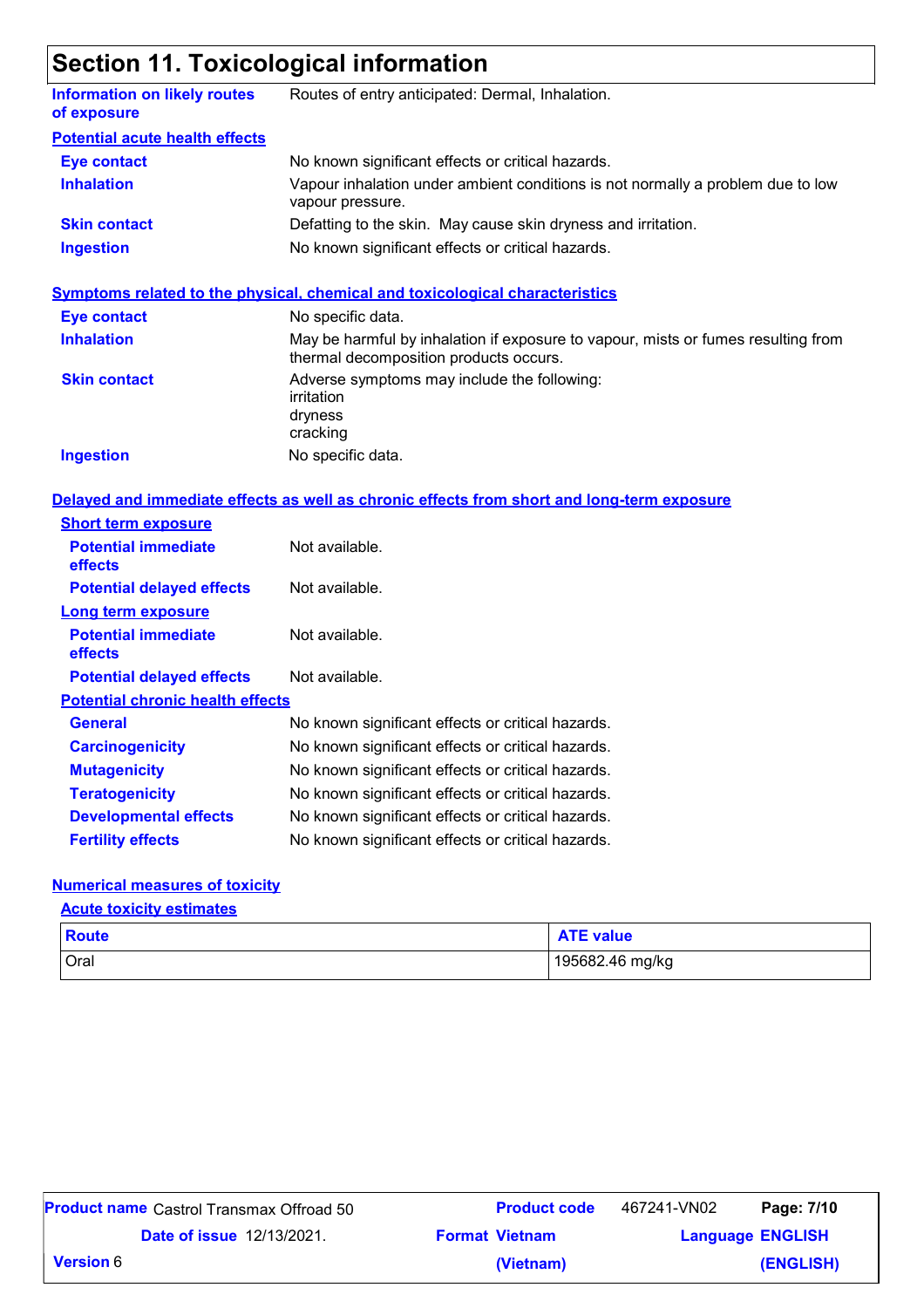### **Section 12. Ecological information**

#### **Toxicity**

**Environmental effects** No known significant effects or critical hazards.

#### **Persistence and degradability**

Expected to be biodegradable.

#### **Bioaccumulative potential**

This product is not expected to bioaccumulate through food chains in the environment.

| <b>Mobility in soil</b>                                 |                                                                                                                           |
|---------------------------------------------------------|---------------------------------------------------------------------------------------------------------------------------|
| <b>Soil/water partition</b><br><b>coefficient (Koc)</b> | Not available.                                                                                                            |
| <b>Mobility</b>                                         | Spillages may penetrate the soil causing ground water contamination.                                                      |
| <b>Other adverse effects</b>                            | No known significant effects or critical hazards.                                                                         |
| <b>Other ecological information</b>                     | Spills may form a film on water surfaces causing physical damage to organisms.<br>Oxygen transfer could also be impaired. |

### **Section 13. Disposal considerations**

| <b>Disposal methods</b> | The generation of waste should be avoided or minimised wherever possible.<br>Significant quantities of waste product residues should not be disposed of via the<br>foul sewer but processed in a suitable effluent treatment plant. Dispose of surplus<br>and non-recyclable products via a licensed waste disposal contractor. Disposal of<br>this product, solutions and any by-products should at all times comply with the<br>requirements of environmental protection and waste disposal legislation and any<br>regional local authority requirements. Waste packaging should be recycled.<br>Incineration or landfill should only be considered when recycling is not feasible. This<br>material and its container must be disposed of in a safe way. Empty containers or<br>liners may retain some product residues. Avoid dispersal of spilt material and runoff |
|-------------------------|--------------------------------------------------------------------------------------------------------------------------------------------------------------------------------------------------------------------------------------------------------------------------------------------------------------------------------------------------------------------------------------------------------------------------------------------------------------------------------------------------------------------------------------------------------------------------------------------------------------------------------------------------------------------------------------------------------------------------------------------------------------------------------------------------------------------------------------------------------------------------|
|                         | and contact with soil, waterways, drains and sewers.                                                                                                                                                                                                                                                                                                                                                                                                                                                                                                                                                                                                                                                                                                                                                                                                                     |

### **Section 14. Transport information**

|                                      | <b>IMDG</b>              | <b>IATA</b>              |
|--------------------------------------|--------------------------|--------------------------|
| <b>UN number</b>                     | Not regulated.           | Not regulated.           |
| <b>UN proper</b><br>shipping name    | $\overline{\phantom{a}}$ | $\blacksquare$           |
| <b>Transport hazard</b><br>class(es) | $\blacksquare$           | $\overline{\phantom{a}}$ |
| <b>Packing group</b>                 | $\blacksquare$           | $\overline{\phantom{a}}$ |
| <b>Environmental</b><br>hazards      | No.                      | No.                      |
| <b>Additional</b><br>information     | ۰                        | $\blacksquare$           |

**Special precautions for user** Not available.

| <b>Product name</b> Castrol Transmax Offroad 50 |                                  | <b>Product code</b>   | 467241-VN02             | Page: 8/10 |
|-------------------------------------------------|----------------------------------|-----------------------|-------------------------|------------|
|                                                 | <b>Date of issue 12/13/2021.</b> | <b>Format Vietnam</b> | <b>Language ENGLISH</b> |            |
| <b>Version 6</b>                                |                                  | (Vietnam)             |                         | (ENGLISH)  |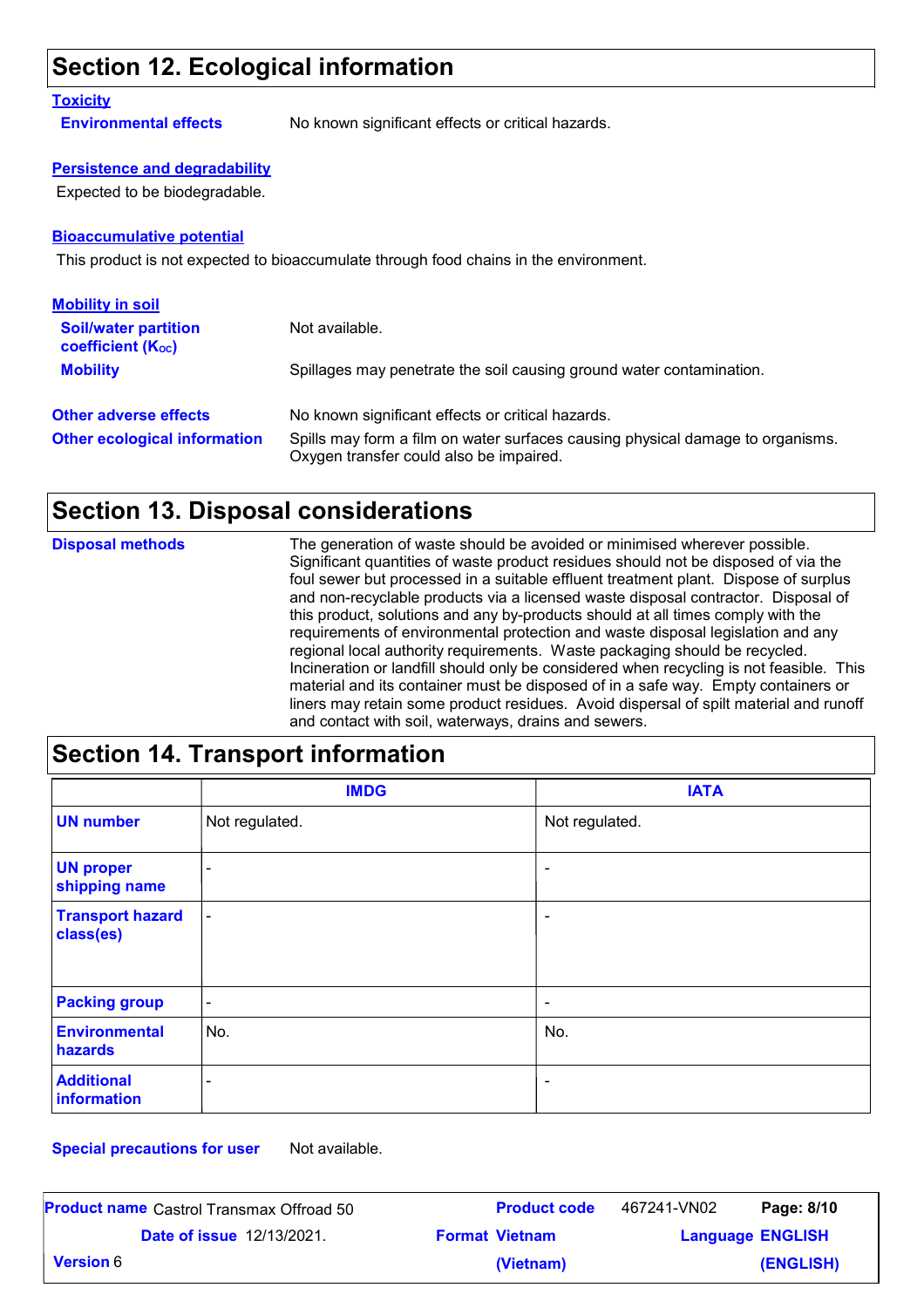### **Section 14. Transport information**

**Transport in bulk according to IMO instruments** Not available.

### **Section 15. Regulatory information**

| <b>Safety, health and</b><br>environmental regulations<br>specific for the product | No known specific national and/or regional regulations applicable to this product<br>(including its ingredients). |
|------------------------------------------------------------------------------------|-------------------------------------------------------------------------------------------------------------------|
| <b>Toxic classification (TCVN</b><br>3164-79)                                      | Not classified as hazardous.                                                                                      |
|                                                                                    | <b>Chemical Weapon Convention List Schedules I, II &amp; III Chemicals</b>                                        |
| <b>International lists</b>                                                         |                                                                                                                   |
| <b>Australia inventory (AIIC)</b>                                                  | All components are listed or exempted.                                                                            |
| <b>Canada inventory</b>                                                            | All components are listed or exempted.                                                                            |
| <b>China inventory (IECSC)</b>                                                     | At least one component is not listed.                                                                             |
| <b>REACH Status</b>                                                                | For the REACH status of this product please consult your company contact, as<br>identified in Section 1.          |
| <b>Japan inventory (CSCL)</b>                                                      | All components are listed or exempted.                                                                            |
| <b>Korea inventory (KECI)</b>                                                      | All components are listed or exempted.                                                                            |
| <b>Philippines inventory</b><br>(PICCS)                                            | All components are listed or exempted.                                                                            |
| <b>Taiwan Chemical</b><br><b>Substances Inventory</b><br>(TCSI)                    | All components are listed or exempted.                                                                            |
| <b>United States inventory</b><br>(TSCA 8b)                                        | All components are active or exempted.                                                                            |

### **Section 16. Other information**

**History**

| Date of issue/ Date of<br>revision | 13 December 2021                                                                                                                                                                                                                                                                                                                                                                                                                                                                                                                                                                                                                                                                                                                                                                                                                                                                 |
|------------------------------------|----------------------------------------------------------------------------------------------------------------------------------------------------------------------------------------------------------------------------------------------------------------------------------------------------------------------------------------------------------------------------------------------------------------------------------------------------------------------------------------------------------------------------------------------------------------------------------------------------------------------------------------------------------------------------------------------------------------------------------------------------------------------------------------------------------------------------------------------------------------------------------|
| Date of previous issue             | 5/5/2021                                                                                                                                                                                                                                                                                                                                                                                                                                                                                                                                                                                                                                                                                                                                                                                                                                                                         |
| <b>Prepared by</b>                 | <b>Product Stewardship</b>                                                                                                                                                                                                                                                                                                                                                                                                                                                                                                                                                                                                                                                                                                                                                                                                                                                       |
| <b>Key to abbreviations</b>        | ATE = Acute Toxicity Estimate<br>BCF = Bioconcentration Factor<br>GHS = Globally Harmonized System of Classification and Labelling of Chemicals<br>IATA = International Air Transport Association<br>IBC = Intermediate Bulk Container<br><b>IMDG = International Maritime Dangerous Goods</b><br>LogPow = logarithm of the octanol/water partition coefficient<br>MARPOL = International Convention for the Prevention of Pollution From Ships,<br>1973 as modified by the Protocol of 1978. ("Marpol" = marine pollution)<br>$UN = United Nations$<br>Varies = may contain one or more of the following 64741-88-4, 64741-89-5,<br>64741-95-3, 64741-96-4, 64742-01-4, 64742-44-5, 64742-45-6, 64742-52-5,<br>64742-53-6, 64742-54-7, 64742-55-8, 64742-56-9, 64742-57-0, 64742-58-1,<br>64742-62-7, 64742-63-8, 64742-65-0, 64742-70-7, 72623-85-9, 72623-86-0,<br>72623-87-1 |

**Indicates information that has changed from previously issued version.**

**Notice to reader**

| <b>Product name</b> Castrol Transmax Offroad 50 | <b>Product code</b>   | 467241-VN02             | Page: 9/10 |
|-------------------------------------------------|-----------------------|-------------------------|------------|
| <b>Date of issue 12/13/2021.</b>                | <b>Format Vietnam</b> | <b>Language ENGLISH</b> |            |
| <b>Version 6</b>                                | (Vietnam)             |                         | (ENGLISH)  |